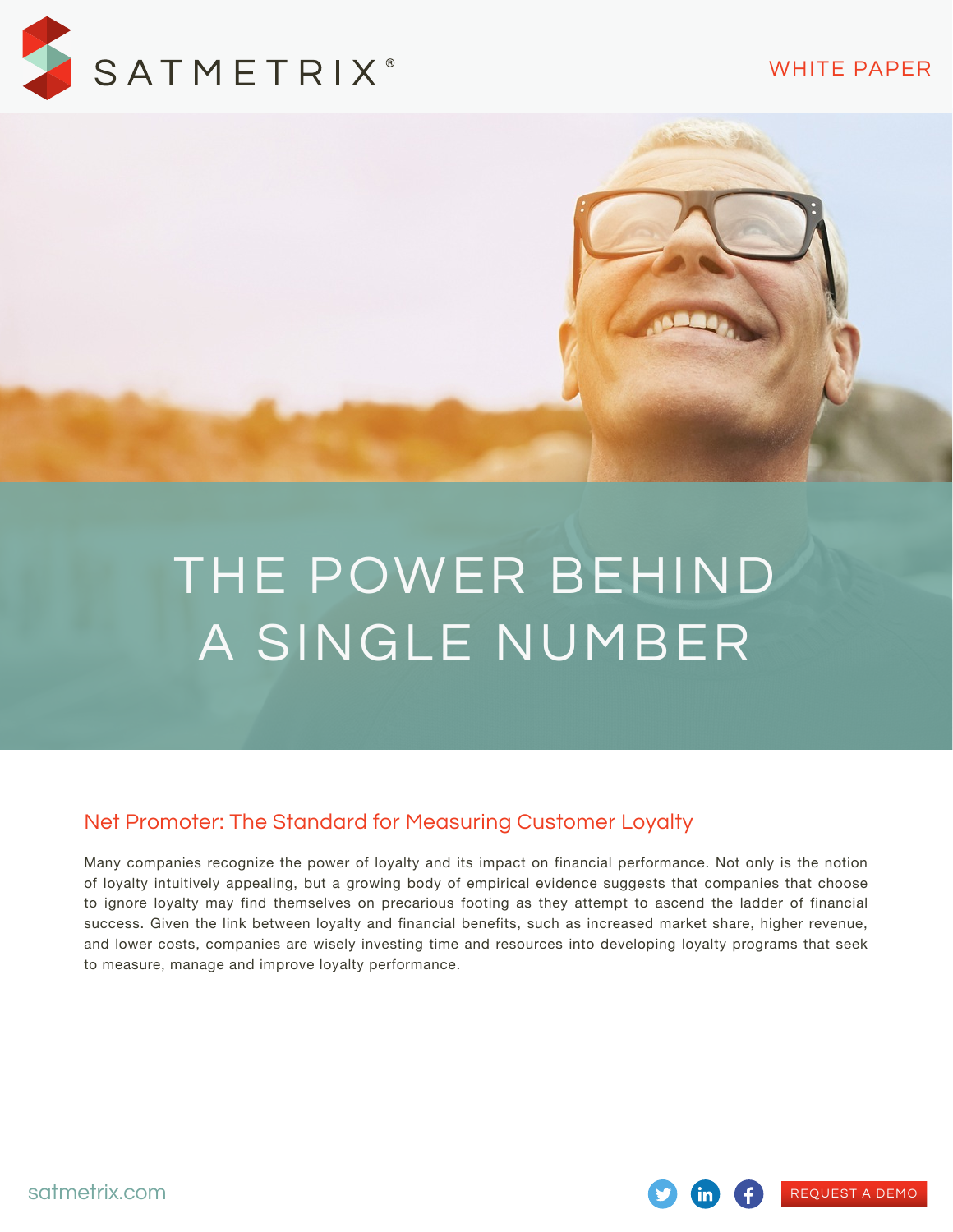# ESTABLISHING A STANDARD



Despite the growing popularity of loyalty programs, the true value of such programs is not often realized due to ambiguous or ill-defined measurement systems. An informal meta-analysis, performed in 2003, showed that a standardized metric that accurately measures loyalty was difficult to find. Moreover, it became quite obvious that measuring customer satisfaction was simply not enough (Reichheld, 2003). And yet, researchers and practitioners alike were still trying to identify a customer metric that consistently linked to a company's bottom line. To begin the path towards standardization, Satmetrix, in close consultation with Frederick Reichheld, founder of the Loyalty practice at Bain & Company, embarked on an independent research project in 2003. Our objective was to better understand the micro- and macro-economics of customer loyalty. At the micro-level, our research focused on finding a loyalty question that could consistently predict short-term purchase and referral behaviors (see Figure 1A). At the macro-level, we sought to validate this metric by linking it to long-term corporate financial indicators across industry-specific companies (see Figure 1B).

When studying customers of a given company, which loyalty question shows the strongest link to short-term purchase and referral patterns?



[REQUEST A DEMO](http://www.satmetrix.com/request-a-demo/)

FIGURE 1A. THE MICROECONOMICS OF LOYALTY

 $1$  For the purposes of this paper, the term 'loyalty' refers to self-reported attitudinal loyalty.

<sup>&</sup>lt;sup>2</sup> Reichheld, Frederick F., "The One Number You Need to Grow," Harvard Business Review (Dec. 2003).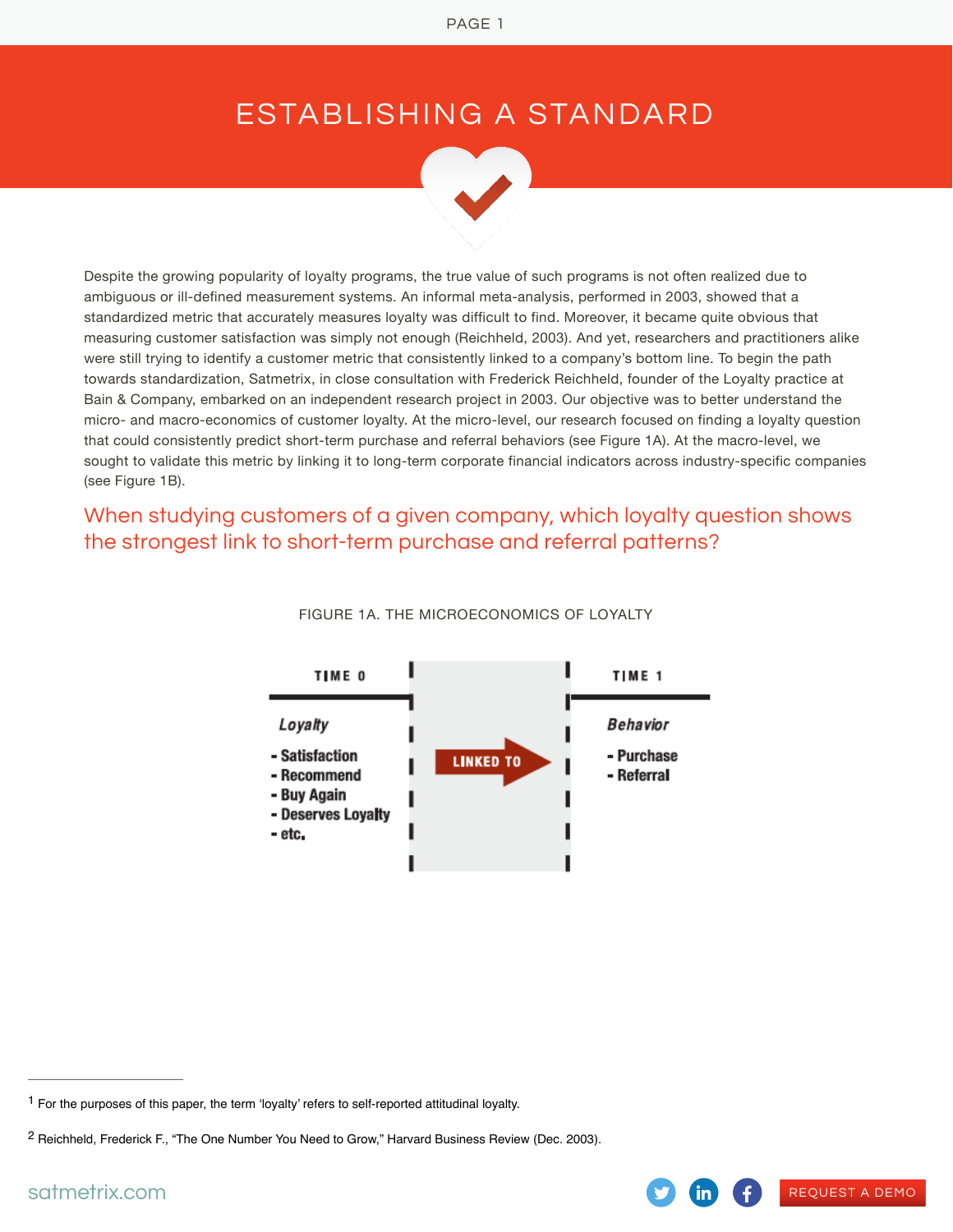# Does the loyalty question identified above also link to long-term corporate financial indicators when studying companies within a given industry?



FIGURE 1B. THE MACROECONOMICS OF LOYALTY

**NET PROMOTER SCORE** 

The results of this investigation were compelling. Not only did we discover the most effective question for accurately measuring customer loyalty, but we also identified "Net Promoter" as a valuable tool for assessing long-term corporate growth. Since then, ongoing research has continued to strengthen the efficacy of Net Promoter. For example, Reichheld's book *The Ultimate Question* (2006) presents many cases documenting the power behind Net Promoter. Extensive analyses conducted by Satmetrix, along with independent researchers such as Marsden et. al. (2005) and Ritson (2006) are increasing Net Promoter's validity by producing convergent results.

The growing acceptance of Net Promoter is not limited to academics and researchers. Through vehicles such as netpromoter.com and conferences held in North America and Europe, Net Promoter is quickly gaining widespread industry adoption. During Forrester Research's 2007 Marketing Forum, Forrester Chairman and CEO George F. Colony said "Net Promoter is becoming a driving force within organizations."

[REQUEST A DEMO](http://www.satmetrix.com/request-a-demo/)

In the remainder of this paper, we will describe the ground breaking research that has positioned Net Promoter as today's standard for measuring customer loyalty.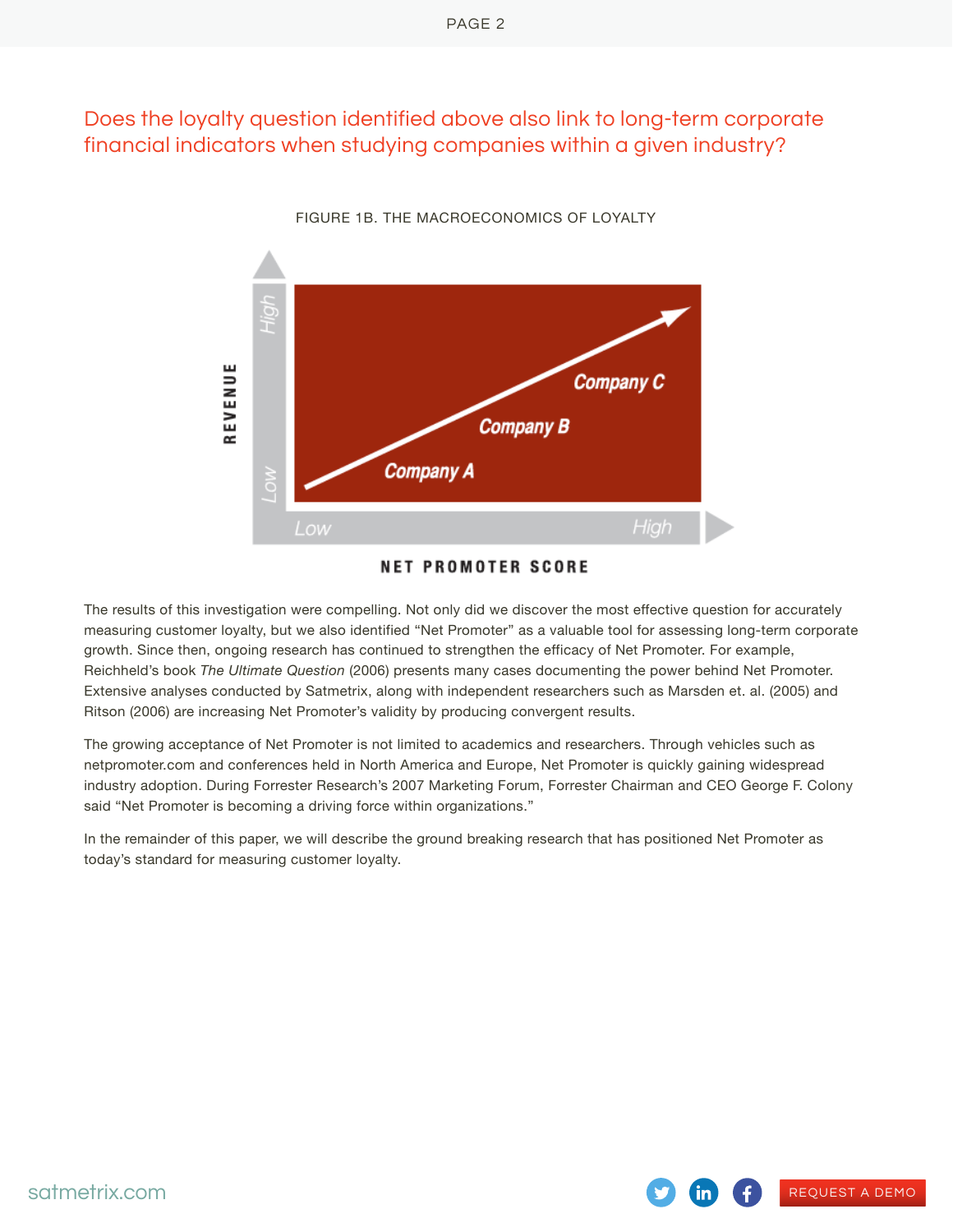# FIND THE 'RIGHT' LOYALTY QUESTIONS

# DATA COLLECTION

To identify a loyalty question that links to real behaviors (i.e., purchases and referrals), we collected survey data from customers in six industries: financial services, cable and telephony, e-commerce, auto insurance, Internet service providers and computer hardware. We collected data via the Web, and solicited customer participation via email invitations (addresses were purchased from publicly available, opt-in email lists.) Although each survey was customized to address industry-specific attitudes and behaviors, all questionnaires asked respondents to provide information related to satisfaction and loyalty to a particular company, as well as to individual purchase-histories and actual referrals made.

We then sent follow-up surveys to these same individuals within a six to 12 month timeframe in order to evaluate the lag effect between self-reported loyalty and future behavior. We gathered information from approximately 4,000 customers in this specialized study, resulting in large enough sample sizes to perform meaningful statistical tests in each industry.

# ANALYSIS

To evaluate the relationships between loyalty questions and customer behavior, we designed survey questions and response options with quantitative analysis in mind. Response options for the loyalty questions were based on a 0 to-10 point rating scale, with '0' representing extremely negative and '10' representing extremely positive. Response options for the behavioral questions were also numerically scaled, and consisted of a set of rank-ordered categorical choices.

Using these scaled responses, we correlated each paired loyalty and behavioral combination for each of the different industries. Next we examined correlation coefficients in terms of absolute magnitude and level of significance to find the loyalty question that most strongly and consistently linked to short-term customer behaviors. Below is a listing of the primary questions and behaviors that were linked within each industry.

#### **LOYALTY QUESTIONS**

- Satisfaction with company's overall performance
- Likelihood to recommend company to friend or colleague
- Likelihood to continue buying products/services from company
- Likelihood to choose again as if for the first time
- Belief that company deserves his/her loyalty
- Belief that company sets standard for excellence in its industry
- Belief that company creates innovative solutions
- Belief that company makes it easy to do business with



[REQUEST A DEMO](http://www.satmetrix.com/request-a-demo/)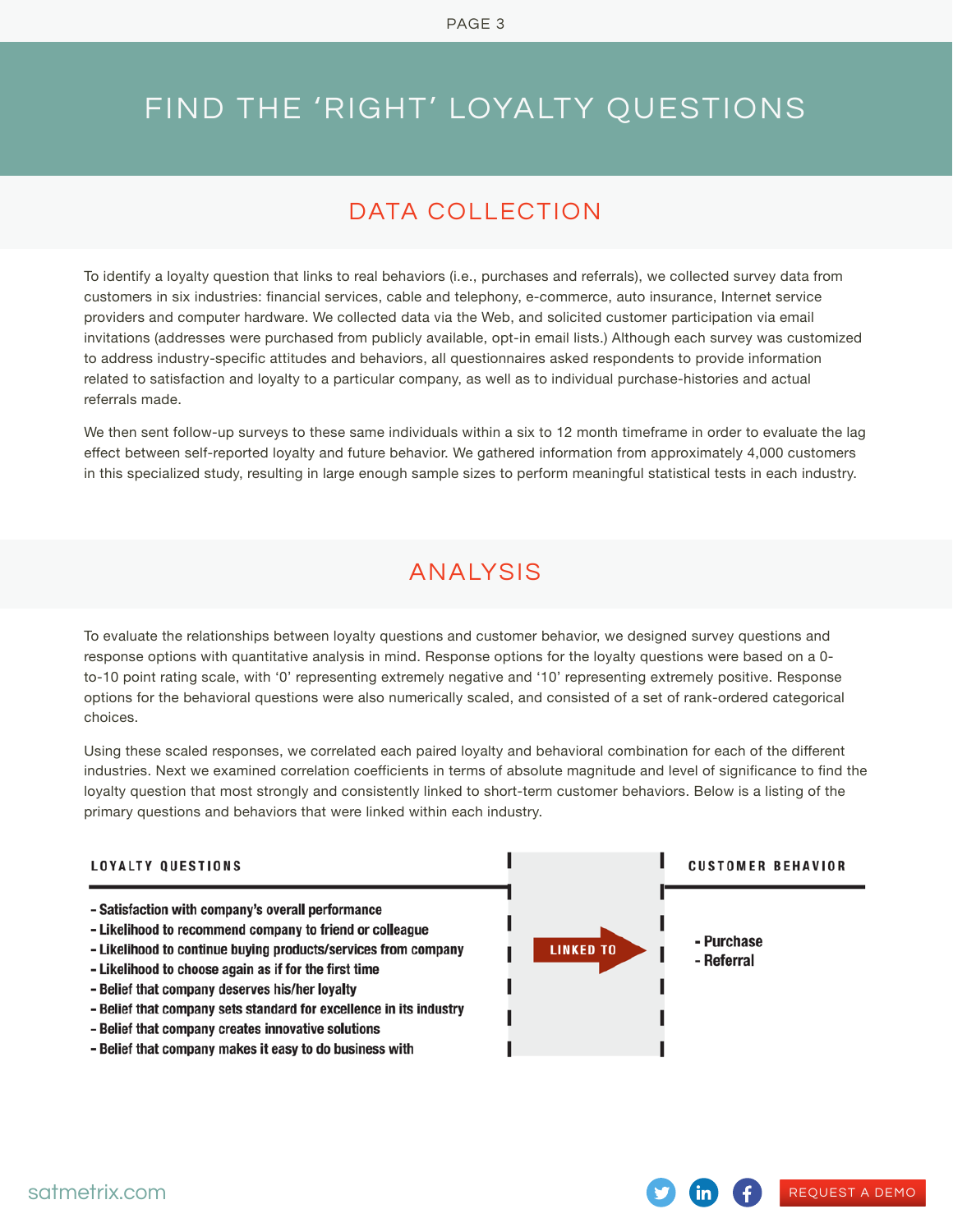RESULTS

Because different industries foster distinct types of customer-to-company relationships, one of the presumed hypotheses in this micro-level analysis was that each industry would yield a unique answer. In other words, we assumed a different question would prove to be the 'right' loyalty metric for each industry.

However, the results were otherwise: a single loyalty question is in fact sufficient to gauge customer purchase and referral patterns across seemingly disparate industries. Specifically, of the correlations studied across the different industries, the 'likelihood to recommend" question proved to be the first or second correlate to actual customer behavior 80% of the time (see Figure 2). More explicitly, if customers reported that they were likely to recommend a particular company to a friend or colleague, then these same customers were also likely to actually repurchase from the company, as well as generate new business by referring the company via word-of mouth. Conversely, if customers reported that they were not likely to recommend a company, they were also less likely to engage in actual repurchase or referral behaviors.

Figure 2 illustrates the frequency with which each of the different loyalty questions emerged as the top correlate to actual customer behavior when testing these links across six different industries.



FIGURE 2. TOP RANKING CORRELATES TO CUSTOMER BEHAVIOR

Results of this analysis also led to the discovery of a customer classification scheme, whereby customers can be grouped according to their joint loyalty and behavioral profiles. For example, Figure 3 shows the co-varying distributions for customers within the cable and telephony industry. As seen below, customers were segmented into three categories based on their 'recommend' ratings and their combined purchase and referral rates. Using these groupings, customers can be characterized in terms of their joint profile of 'what they say' and 'what they will actually do'.

[REQUEST A DEMO](http://www.satmetrix.com/request-a-demo/)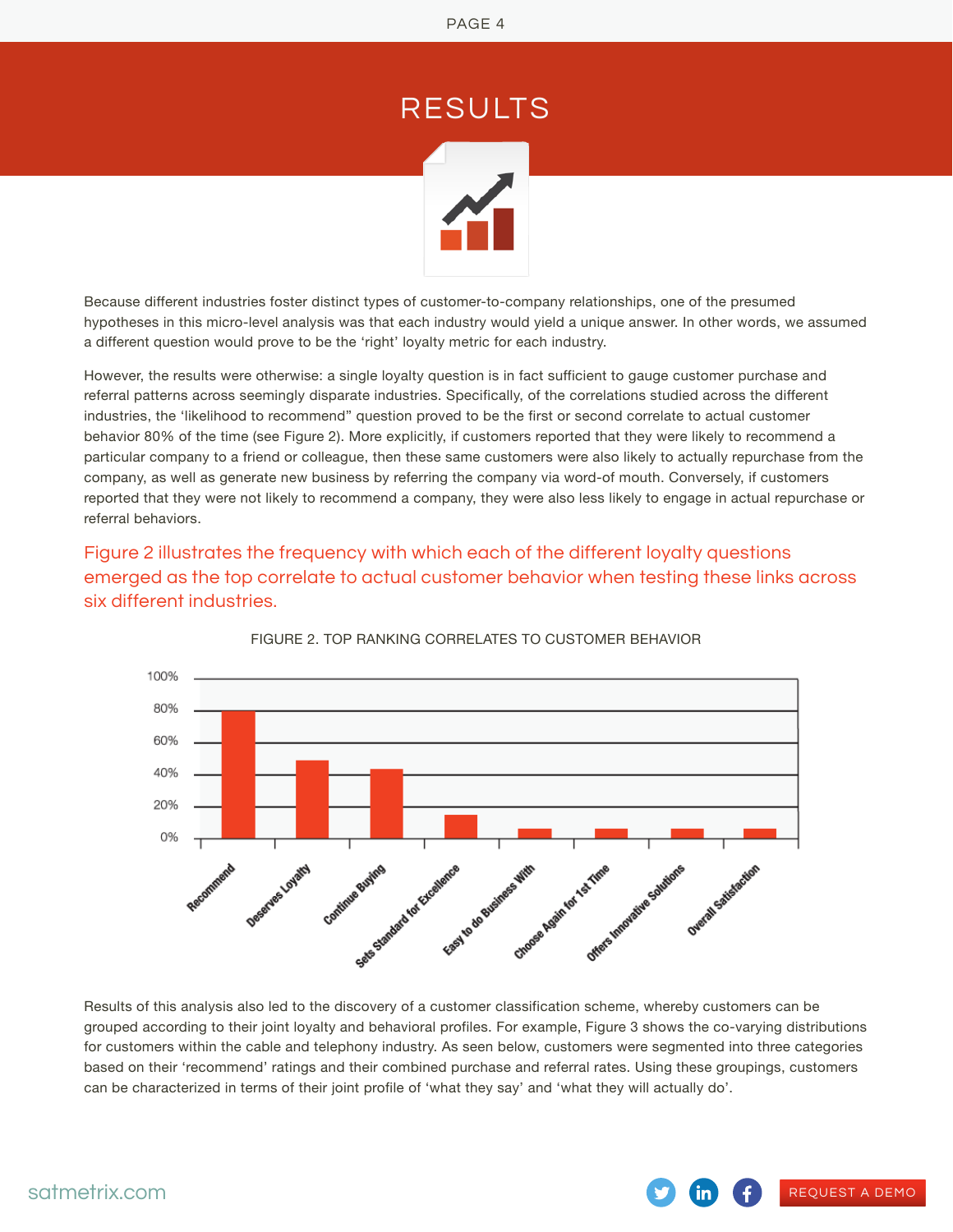

#### FIGURE 3. JOINT DISTRIBUTION OF 'RECOMMEND' AND BEHAVIOR FOR CABLE AND TELEPHONY CUSTOMERS

**Promoters** – customers who were highly likely to recommend a company (i.e., ratings of 9 or 10) and exhibited the highest rates of purchase and referral behaviors

**Passive** – customers who were somewhat likely to recommend a company (i.e., ratings of 7 or 8) and exhibited moderate rates of purchase and referral behaviors

**Detractors** – customers who were less likely to recommend a company (i.e., ratings of 0 thru 6) and exhibited the lowest rates of purchase and referral behaviors

[REQUEST A DEMO](http://www.satmetrix.com/request-a-demo/)

When generalizing the results described above, please note that the 'recommend' question may not be as effective in measuring customer loyalty for monopolistic companies that have few or no competitors. Because such companies dominate their industries, their customers may purchase or refer out of necessity rather than true loyalty (Reichheld 2003).

## Linking 'Recommend' to Long-Term Corporate Growth

Although the micro-level analysis proved to be robust at the individual customer level, could the results also be substantiated at the macro-level? In other words, could the 'recommend' approach to measuring customer loyalty also indicate financial growth when comparing companies within competitive industries?

## Data Collection

To investigate this question, loyalty data in the form of 'recommend' ratings was first gathered from Satmetrix's independent benchmarking database. This data included more than 150,000 opt-in survey responses from customers at more than 400 companies across numerous industries. The benchmarking database included customer loyalty scores at the individual respondent level. These scores were also aggregated and represented at the company level, either in terms of averages or percentages. In order to qualify for inclusion in the analysis, each company under consideration had to have a sufficient number of opt-in survey respondents to ensure accuracy and stability of its aggregated loyalty scores. More than 50 companies across a dozen targeted industries met these requirements, including airlines, package delivery and life insurance.

# Analysis

To test whether the 'recommend' question would still link to financial indicators beyond the individual customer level, we aggregated company data from the benchmarking database to calculate two types of loyalty percentages:

- **%Promoter** the percentage of respondents indicating a 'recommend' rating of 9 or 10
- **%Net Promoter** the percentage of respondents indicating a 'recommend' rating of 9 or 10, minus the percentage of respondents indicating a 'recommend' rating of 0 thru 6 (hereafter, Net Promoter®)

Using these percentages, we correlated %Promoter and Net Promoter to each company's growth rate for each targeted industry. We examined 33 correlation coefficients, in terms of absolute magnitude and level of significance, to determine whether either of the two types of loyalty percentages linked to corporate financial growth.

#### PAGE 5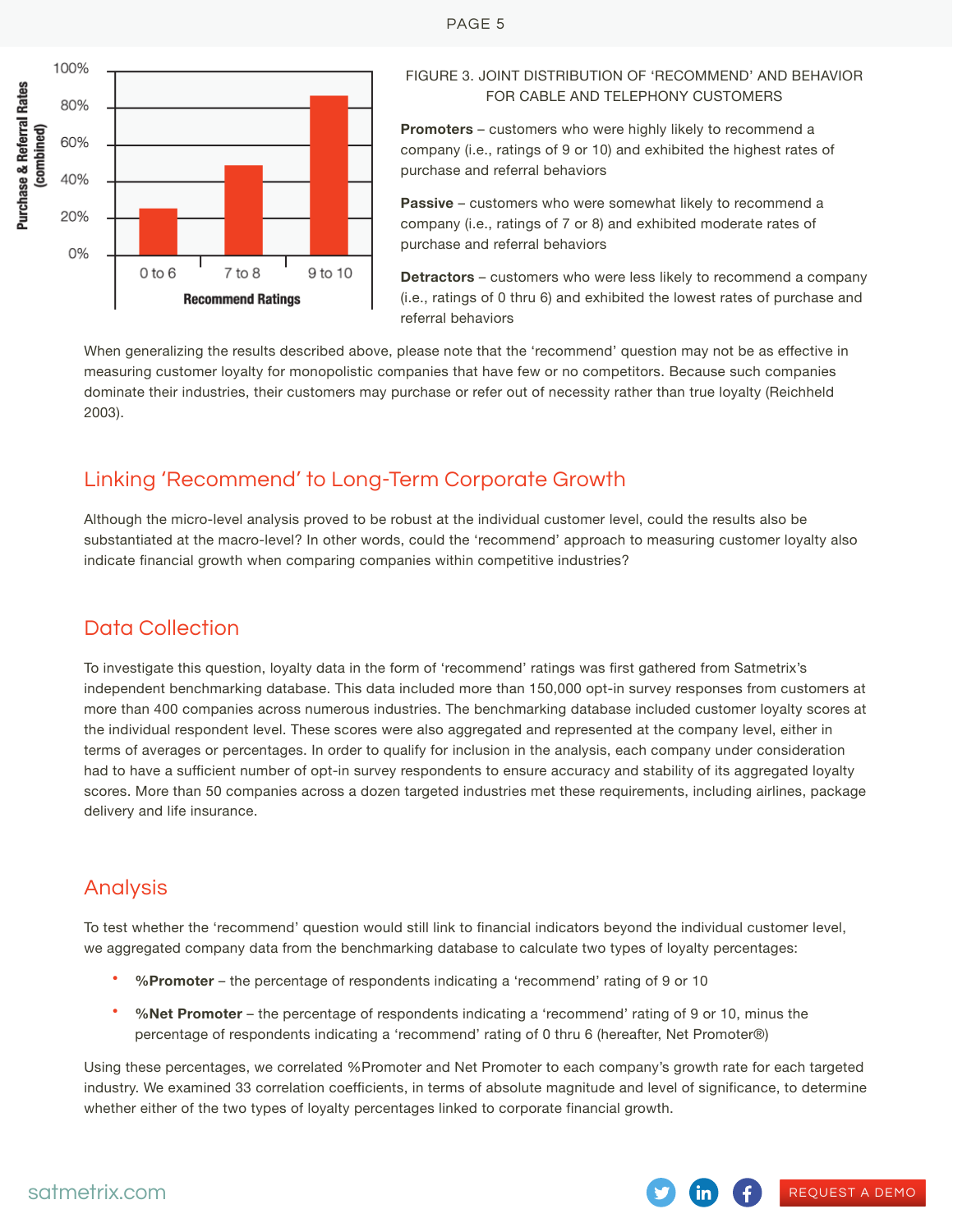#### **Results**

This macro-level analysis revealed significant correlations (0.70 or higher) for a majority of the targeted industries. These high correlations led to the interpretation that the 'recommend' question, when expressed in terms of %Promoter or Net Promoter, does indeed suffice as an aggregate loyalty metric for companies to track long-term corporate growth.

These results also indicated that the Net Promoter expression of the 'recommend' question, rather than simply the %Promoter metric, more strongly links to revenue growth rate for most industries.

Figure 4 plots Net Promoter scores against five-year revenue growth rates for major companies within the airline industry. As seen from the chart, the correlation coefficient of 0.89 indicates a relatively strong relationship between loyalty and growth. In other words, companies that maintain higher Net Promoter scores also demonstrate higher growth rates, whereas companies that maintain lower Net Promoter scores demonstrate lower growth rates.

The correlation coefficient of 0.89 indicates that firms with higher Net Promoter scores enjoy higher long-term growth rates (e.g., Southwest), whereas firms with lower Net Promoter scores have lower longterm growth rates.



FIGURE 4. NET PROMOTER VS. 5-YEAR REVENUE GROWTH RATE FOR US AIRLINE COMPANIES FIVE YEAR REVENUE GROWTH

**Net Promoter Score** 

[REQUEST A DEMO](http://www.satmetrix.com/request-a-demo/)

<sup>1</sup> Reichheld, 2003 (op. cit.)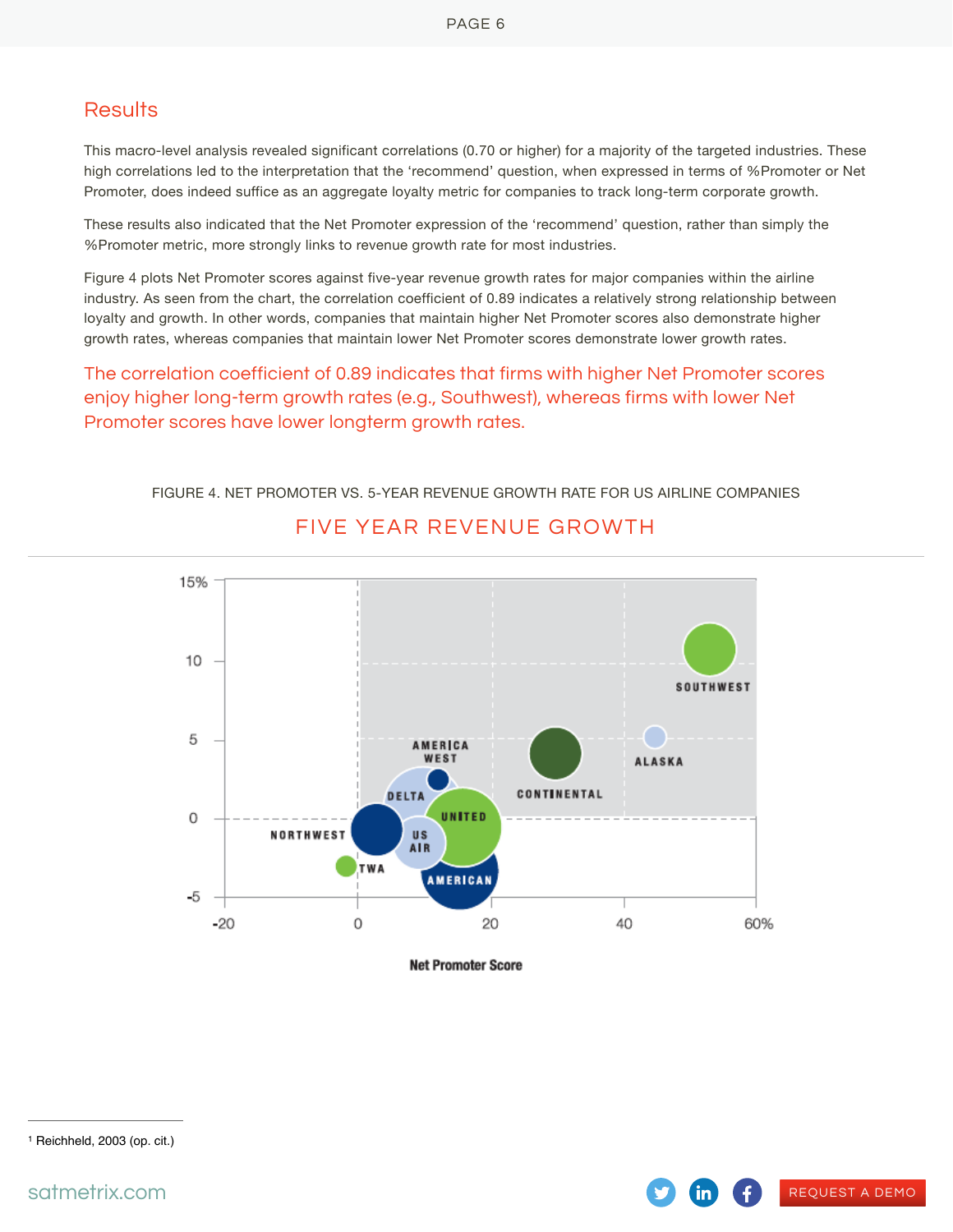#### Discussion of Results

This comprehensive undertaking revealed unequivocal results: an individual's propensity to recommend a company to friends and colleagues may be the most direct gauge of customer loyalty and, ultimately, financial success.

Although this finding was borne out by statistical tests, it also makes intuitive sense. When customers are truly loyal, their relationship with a particular company surpasses the basic model of economic exchange, where money is simply spent for products acquired or services rendered. Not only do these customers remain committed to the company, despite price increases and occasional errors, they also actively recruit new customers through positive word-of-mouth. These recommendations indicate true loyalty, since they reveal customers who are willing to risk their character, trustworthiness and reputation with virtually no reward beyond the positive regard and thanks of others.

Furthermore, it also makes sense that the Net Promoter metric demonstrates the strongest link to long-term corporate growth. Results from the macro-level portion of this study revealed that Net Promoter accurately measures the net effect of word-of-mouth. In other words, the reason why Net Promoter is such a powerful metric for gauging long-term growth is because it takes into account both the increased growth achieved through positive referrals, as well as the lost potential for growth caused by the effects of negative word-of-mouth.

#### Ongoing Research

While existing research positions Net Promoter as a straightforward metric that links customer loyalty to purchase behavior and long-term growth, there is always a need for ongoing validation. To this end, Satmetrix continues to analyze the links between Net Promoter and other indicators of long-term growth, as well as to expand these analyses into other industries, market segments and countries. For example, Satmetrix currently provides cross-cultural benchmark data to compare Net Promoter scores in different regions and countries, as published in the Satmetrix white paper, "Neutralizing Cultural Response Bias on Customer Loyalty Surveys."

Although other factors can certainly influence a company's growth potential, companies would be well advised to begin looking at loyalty through the eyes of customers who are 'likely to recommend.' By measuring and tracking this propensity, as well as the net effect of customers who 'promote' over customers who 'detract', companies can confirm the appropriateness of the Net Promoter metric in their own specific circumstances. Over the course of time, and with repeated validation, Net Promoter is becoming the loyalty metric of choice for gauging both short-term and long-term financial success.

#### Learn More

Satmetrix is the leading provider of cloud-based customer experience software for companies worldwide. As codeveloper of the industry-leading Net Promoter® methodology, our applications deliver full process support to help companies reduce customer churn, mobilize loyal promoters, generate more powerful insights, and drive customer obsession through accountability. For nearly fifteen years we have focused on helping companies build profitable, sustainable growth through more loyal customer relationships.

Call us for more information:

**(888) 800-2313 (North America) or +44 845 371 1040 (international).**

[REQUEST A DEMO](http://www.satmetrix.com/request-a-demo/)

 $\mathsf{in}$ )

GĐ